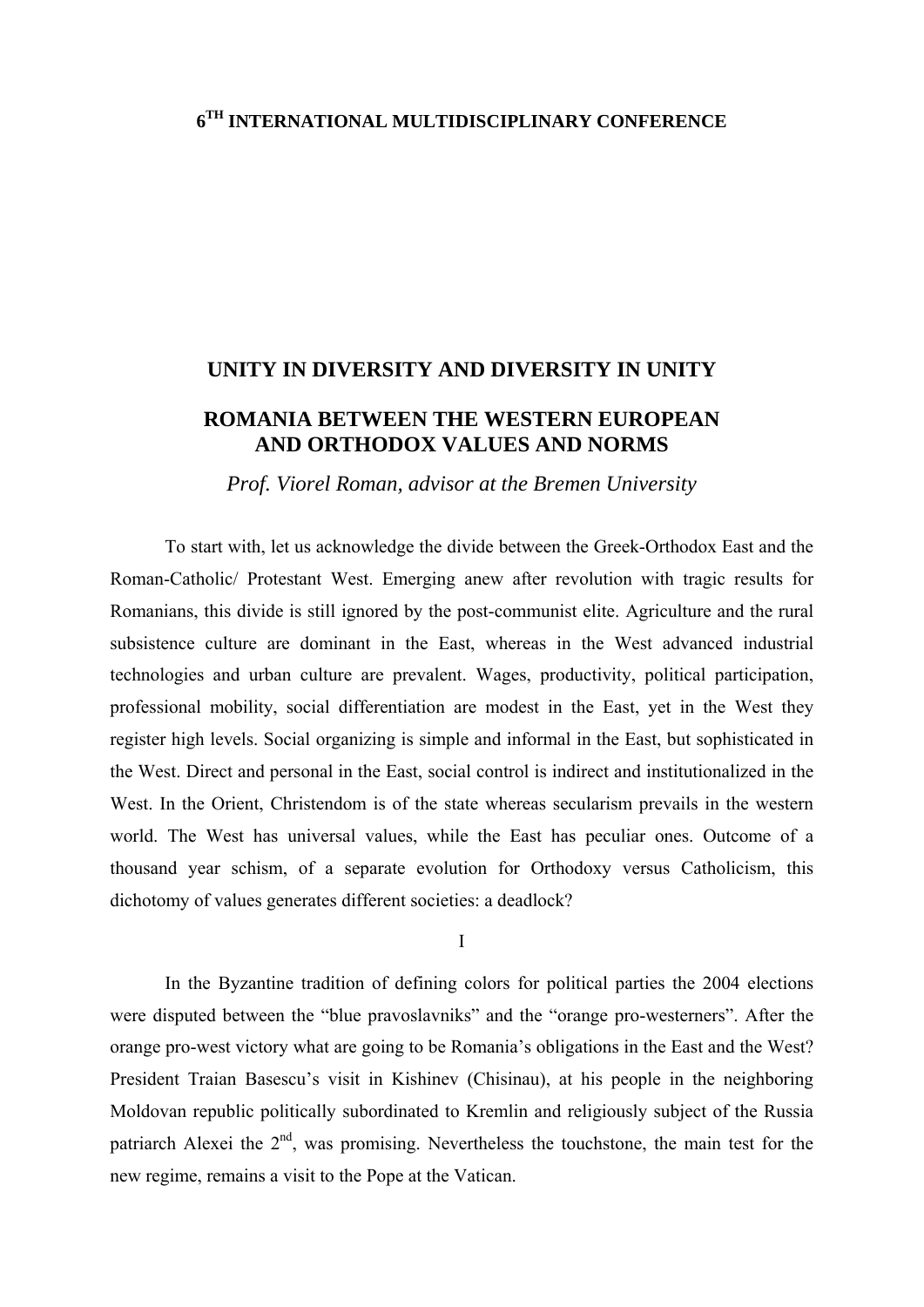As a matter of policy the Western patriarch, pope John Paul the  $2<sup>nd</sup>$ , accepts the visits of all Eastern chiefs of state and patriarchs at the Holy See. This should be the starting point of the new Romanian president's agenda and that of patriarch Teoctist's for promoting relations with the West. The Vatican has always had an unprecedented opening for the Romanians despite past boycotts of the kind imposed by orthodox communists like Ceausescu and the neo-communist Ion Iliescu. Behind an Iron Courtain guarded by the Red Army, Ceausescu was somehow politically and physically shackled in the Soviet camp, the Warsaw pact and the Council for mutual economic assistance (CAER). Former president Iliescu had been for his turn a faithful catalyst trained by Moscow, even under Stalin, to defend the Romanians against the "ill-fated" influence of the capitalistic West by using the Marxist-Leninist doctrine in its secularized form, the pravoslavnik spirit and orthodoxy.

## III

Ceausescu visited the Vatican and made great promises to the West. His actions facilitated Romania's relative development and well-being in the 1970's. Later, when Mikhail S. Gorbachev instituted perestroika and glasnost, his policy of openness and reforms, Ceausescu showed his true colors and was executed. Ion Iliescu and His Beatitude patriarch Teoctist have made numerous visits to the Holy See and in the West. Both of them have praised the 1989 revolution and subsequently Romania's re-aligning from the East to the West. Their efforts have not been deemed either credible or good enough to match the significance of the Holy Father John Paul the  $2<sup>nd</sup>$  visit to Bucharest. As a result the Romanians were again marginalized.

#### IV

The democratic president Traian Basescu must overtake his orthodox (neo)communist predecessors. Together with the parliament, the Romanian orthodox church and other decisional factors president Basescu has the will and legitimacy to extricate his compatriots from their age-old misery and isolation by pursuing an open and sincere dialog with the Vatican and implicitly with the West. This is the real foundation and sole guarantee for a lasting integration of Romania and Moldova in Europe. At the same time such a dialog will confer Romanians living in Ukraine, Hungary, Serbia, Bulgaria, Greece or working by the millions in the West a real chance for their emancipation.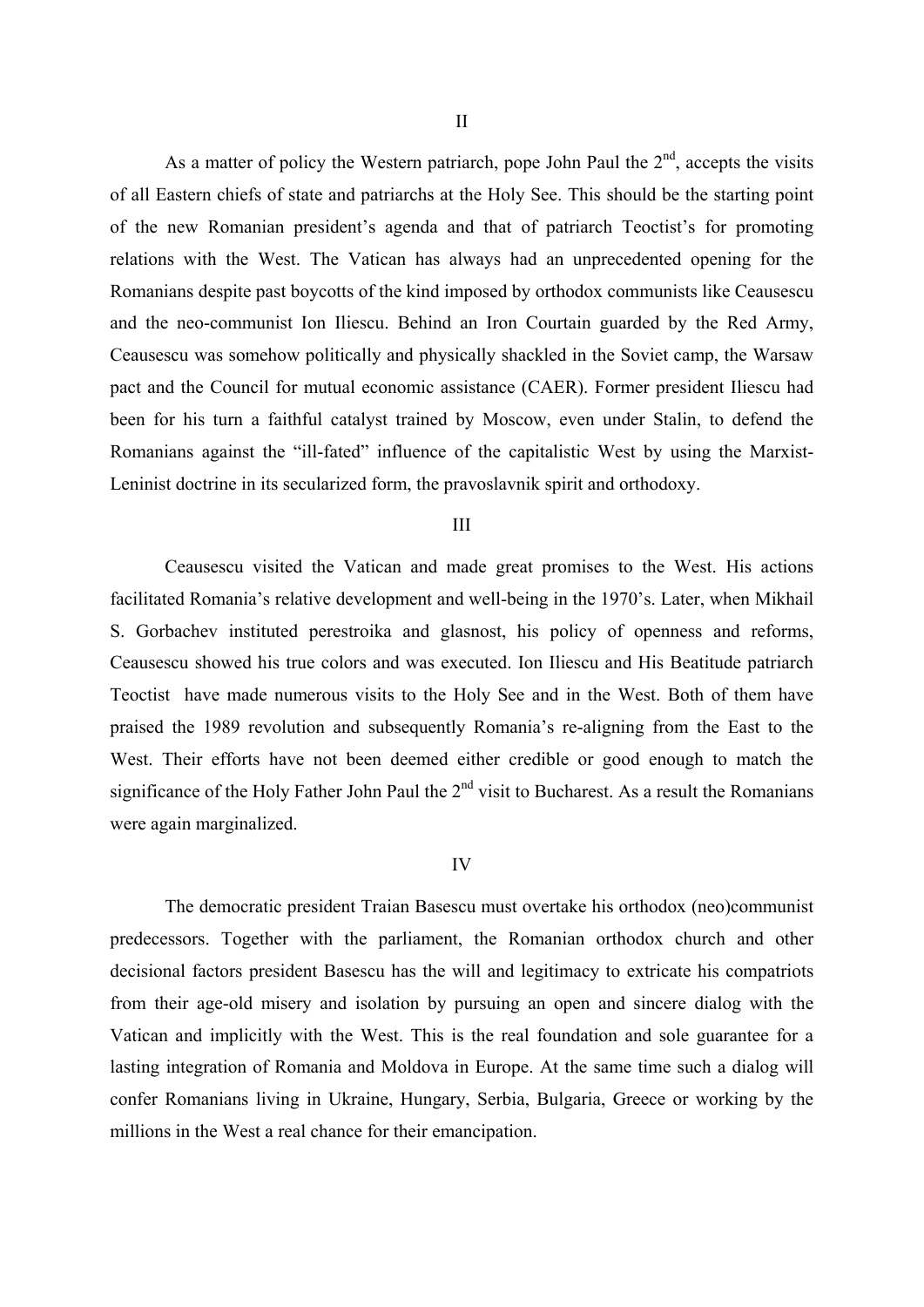The Moldovan and Wallachian rulers from Stephen the Great or Michael the Brave to today's leaders have been positively or negatively entangled, volens nolens, with the "second and third Rome", that is the Ottoman and Russian empires. They also pursued ties with both the Holy Roman Empire and the Holy See. Due to their religious, political, historic and geostrategic background as "pravoslavnik" Latins, the Moldo-Wallachians are inclined and somehow pre-ordained to a certain degree of cunningness that can pass for duplicity in the West. In their unabated fight for survival, juggling with one foot in the East and the other in the West, they get caught red-handed in the end and have to pay for it. Some end up tragically, executed like the Ceausescus, Ion Antonescu or Michael the Brave. Others lose their power such as the Iliescu-Nastase tandem, the Hohenzollern-Sigmaringen dynasty or Alexandru Ion Cuza who died in exile.

#### VI

Following the great invasion of Slavs in the seventh century in Europe, and the Grecization of the Eastern Roman Empire, the Romanians--Roman descendants,--had lost connection with Rome geographically and spiritually, being definitively pushed down politically and religiously by the Greco-Slav alliance against the Roman component. Since then, Romanians had it coming from both directions; whenever they tilted to the West more than the Sultan and the Russian czar wanted,--both unconditionally supported by the Greco-Slav Orthodox (Pravoslavs)--they got punished once, and endured the drastic vengeance of Westerners next time, when they betrayed the latter. In this East-West conflict of interests, the Turks, equally the Russians, were interested in cooperating with the West, allowing the Romanians--as a rule, at the order of their masters--a degree of maneuvering employed to extract themselves from the tutelage of Constantinople and Moscow, and come to the West.

# VII

Ever since, Rome has been helping the Romanians fallen in servitude to their natural foes, the Greeks and the Slavs. Beginning with the occupation of Constantinople in 1204, subsequently at the Council of Florence in 1439, with the Uniting of Transylvanians in 1700, the creation of the Moldo-Valachian principality in 1859, the Old Romanian Kingdom in 1881, the Greater Romania in 1920, then at the Revolution of 1989, and the visit of Pope John Paul the Second in Bucharest in 1999, the Westerners kept offering their helping hand to Romanians, decaying in the Greco-Slav Orthodoxy's Babylonian type captivity. But the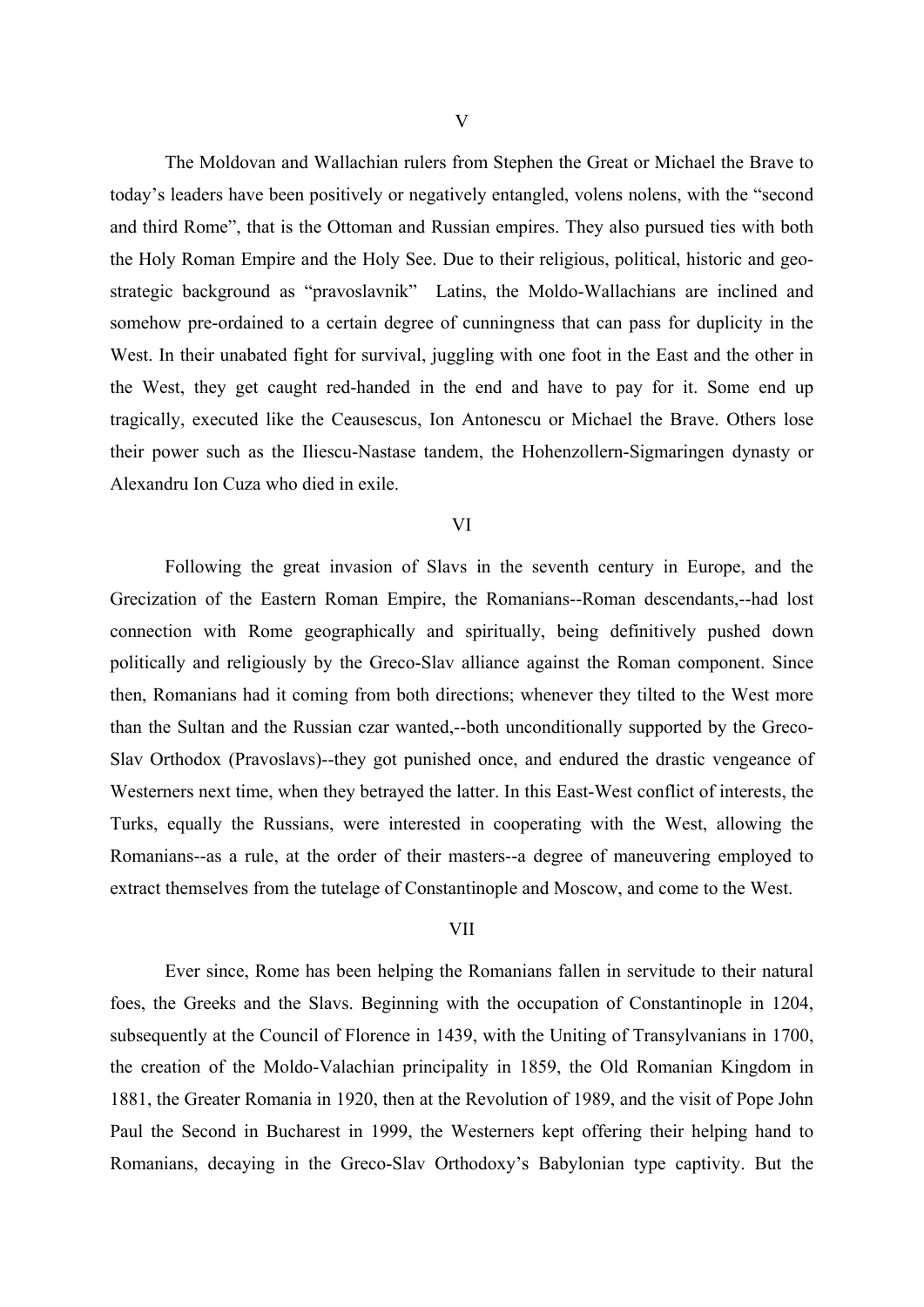Moldo-Valachians always failed, either through deficiencies of their own efforts, or because they were boycotted, or simply did not understand (with the exception of Cuza and Kogalniceanu), that their Latin origin wasn't sufficient in itself, requiring more than that, that is, retying the old spiritual connection to Rome, to the starting point of their civilization, which cannot be racially or geographically defined (as is the case with Anglo-Saxons, Hungarians, and Iberians, Italians respectively), but only culturally--as of Roman origin.

# **VIII**

Moldo-Valachians are presently afraid of the West either because they do not know the EU -"Acquis", because they can't distinguish between the Western European and Orthodox values and norms, or cannot accept the Continent's East-West incompatibility. Just the fact that Romanians are geographically in Europe is not satisfactory to EU. Not long ago, in the Muscovite "Camp", the unbridgeable gap existing between the Orthodox-Communism and the Imperialist West had been institutionalized. Therefore, the idea, according to which two societies would require a harmonization of their divergent norms, must not be as surprising as it appears, neither the fact that EU was founded on the Roman-Catholic, not on the Greco-Byzantine code, or that eluding by cultural palliatives these differences in religious foundations could be counterproductive.

## IX

Religion providing the foundation and key for deciphering political, socio-economic behavior, the idea of Romania's joining the EU without a dialog with Rome, and without the reunification of Christianity, one way or another, could be only a pious lie. By turning into a taboo the aspects of religious-political interdependence, the Orthodox-(post) Communists will not erase overnight the barriers of communication originating in religion, and against which colonialists, capitalists, imperialists, globalists, and the technocrats --"the God-less" adherents to Europe,--have been fighting for centuries. Nonetheless, without harmonizing oriental and western values, European political and socio-economic integration will remain but a façade, in the style of the Russian Prince Potemkin.

## X

The two Romanian states, will either reorient their views, reorganize their ways, and join, according to EU legislative norms, or will remain at Europe's periphery, where the old adage, "divide et impera", will continue to be on the daily agenda. If they refuse, or do not understand the importance of dialoguing with Rome, Romania will share the fate of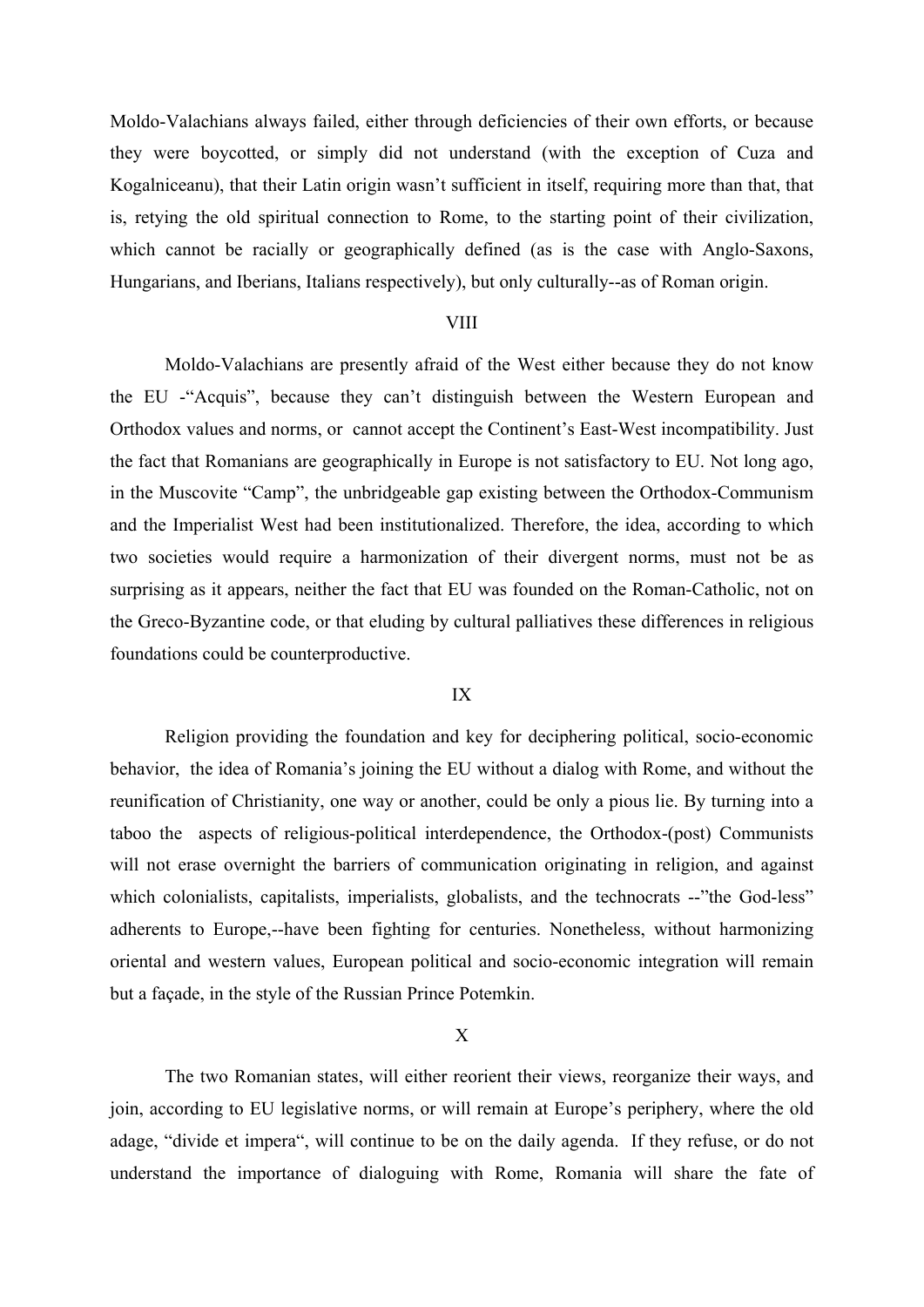Bessarabia, and will dismember. Banat and Transylvania will tend to regionalize, growing apart from Bucharest, not unlike The Baltic countries became separated from Moscow, or Slovenia and Croatia from Belgrade. The remaking of Europe's Christian, then political unity has been attempted for better than a millennium. Presently the EU "Acquis" is in the process of being implemented, based on a modernized version of the Romano-Catholic canonic code. Hope is that this will automatically lead to a alignment with the Orthodox tradition. Similar EU institutions, legislation, began their introduction to the Moldo-Valachian population a decade ago, in the belief, that following the failure of "empty forms", form will now generate the substance. But since the dialogue with Rome had been delayed for such a long time- dialogue being a sine qua non condition of joining EU--in the case of the poorest Latin people of Europe the results are still modest.

### **BIBLIOGRAPHY**

## **www.viorel-roman.ro**

Capitalism ortodox. Timisoara 1999, 483 p.

- De la Râm la Roma. Anexe: Discursuri prilejuite de vizita Papei Ioan Paul al II-lea în România. Bucureşti 1999, 220 p.
- Transilvania. Românii la încrucişarea intereselor imperiale. Cu Hannes Hofbauer. Viena 1996, Bucuresti 1989, 188 p.
- Tranzitia. De la Revolutia din România 1989 la razboiul din Jugoslavia 1999. Bucuresti 2000, 158 p.

- De ce suntem greco-ortodocşi? In: Clipa Romanian Magazin, Nr. 692. Anaheim (USA), 19 martie 2005 (Internet – clipa.com)
- Iliescu la Roma. Cine va începe dialogul? Partida Naţională sau Convenţia Neoliberală? In: Dimineaţa, Nr.184 (696), Bucureşti, 20 septembrie 1992
- Integrarea în Europa / UE de la Impăratul Traian la Papa Ioan Paul II. In: Dias natalis Traiani, Deva, 18 septembrie 2004; In: România Mare, Bucureşti, 15 oct.-5 noe. 2004
- Integrarea românilor în Uniunea Europeană. In: Timpolis, Timişoara, 1,8,17 martie 2004; In: Viaţa Basarabiei. Seria noua, anul III, Nr. 2 (10), Chişinău 2004
- Occidentul si ortodoxia. In: Lumina. Nr. 4-5 (59-60), Pancevo 2004, S.75-78

**<sup>\*</sup>**